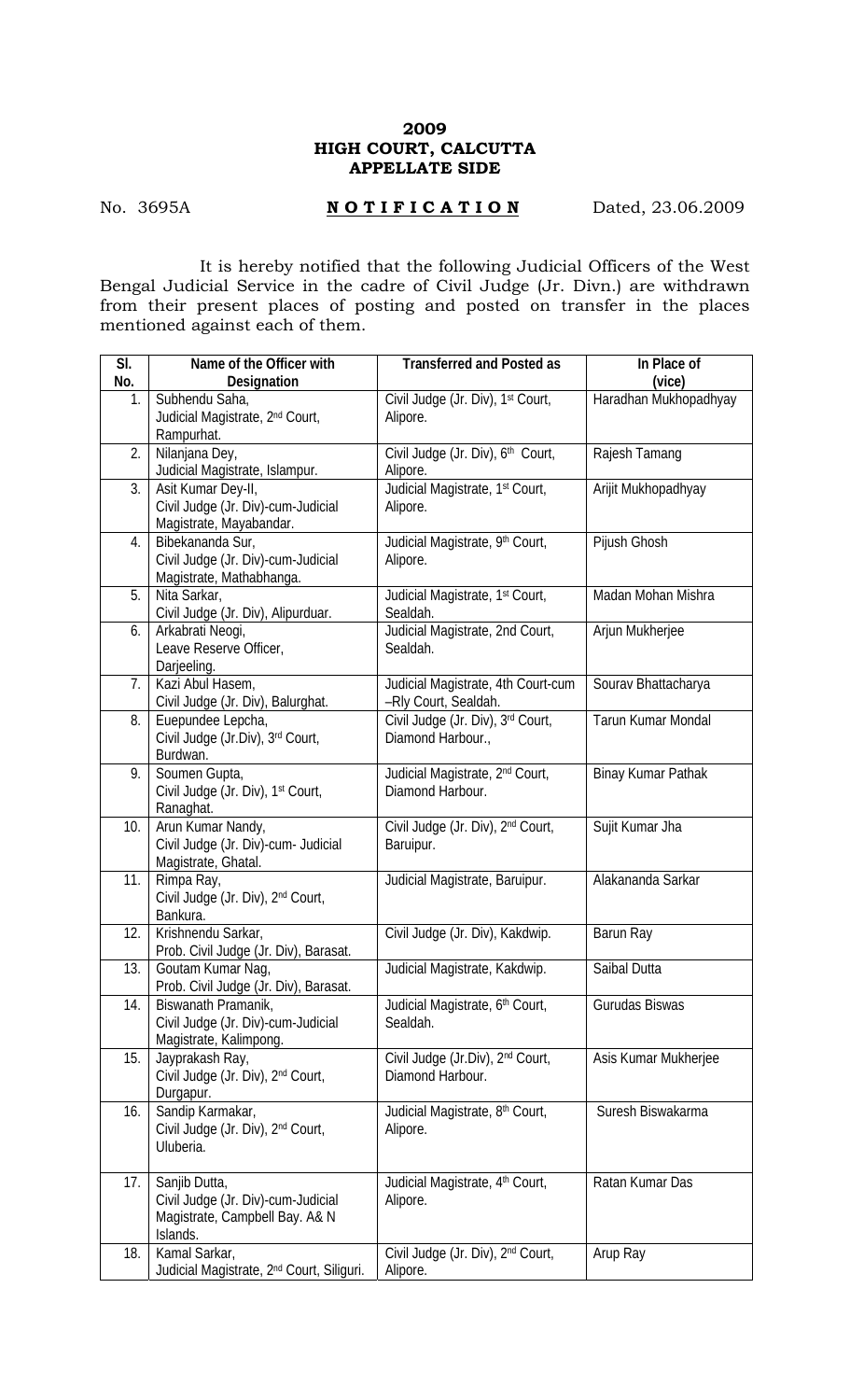| 19. | Sumit Adhikari,                               | Judicial Magistrate, 1 <sup>st</sup> Court,                  | Hiranmoy Sanyal        |
|-----|-----------------------------------------------|--------------------------------------------------------------|------------------------|
|     | Civil Judge (Jr. Div), Siliguri,              | Barrackpore.                                                 |                        |
| 20. | Chanda Hasmat,                                | Judicial Magistrate, 5th Court,                              | Duri Venkat Srinivas   |
|     | Leave Reserve Officer, Uttar Dinajpur.        | Barrackpore.                                                 |                        |
| 21. | Sangram Saha @ Goutam Saha,                   | Judicial Magistrate, 1st court,                              | Ratan Kumar Gupta      |
|     | Prob. Civil Judge (Jr. Div),                  | Barasat.                                                     |                        |
|     | 24-Parganas (South).                          |                                                              |                        |
| 22. | Sumitava Ghosh,                               | Judicial Magistrate, 1 <sup>st</sup> Additional              | Rajesh Guha Ray        |
|     | Leave Reserve Officer, 24-Parganas            | Court, Basirhat.                                             |                        |
|     | (North).                                      |                                                              |                        |
| 23. | Ambarish Ghosh,                               | Civil Judge (Jr. Div), 3rd Court,                            | <b>Bibhuti Khesung</b> |
|     | Judicial Magistrate, 2 <sup>nd</sup> Court,   | Sealdah.                                                     |                        |
|     | Alipurduar.                                   |                                                              |                        |
| 24. | Parna Bhattacharya,                           | Civil Judge (Jr. Div), 3rd Court,                            | Sanjib Daruka          |
|     | Leave Reserve Officer, Howrah.                | Howrah.                                                      |                        |
| 25. | Sudipta Bhattacharjee,                        | Judicial Magistrate, 6th Court-cum-                          | Deb Kumar Sukul        |
|     | Judicial Magistrate, 3rd Court, Cooch         | Rly. Court, Howrah.                                          |                        |
|     | Behar.                                        |                                                              |                        |
| 26. | Anil Kumar Kushwaha,                          | Civil Judge (Jr. Div), Additional                            | Arun Kr. Nandy         |
|     | Judicial Magistrate, Jalpaiguri.              | Court cum Judicial Magistrate,                               |                        |
|     |                                               | Ghatal                                                       |                        |
| 27. | Debasis Chowdhury,                            | Civil Judge (Jr. Div), 2nd Court,                            | Kum Kum Singha.        |
|     | Judicial Magistrate, Balurghat.               | Howrah.                                                      |                        |
| 28. | Neelam Shashi Kujur,                          | Civil Judge (Jr. Div), 2nd Court,                            | Sandip Karmakar        |
|     | Prob. Civil Judge (Jr. Div), Alipore.         | Uluberia.                                                    |                        |
| 29. | Aliva Roy,                                    | Civil Judge (Jr. Div), Additional                            | Prakash Ch Barman      |
|     | Leave Reserve Officer, Hooghly.               | Court, Hooghly.                                              |                        |
| 30. | Ashim Kumar Debnath,                          | Civil Judge (Jr. Div), 2 <sup>nd</sup> Court,                | Hemanta Sinha          |
|     | Judicial Magistrate, 1st Court, Garbeta.      | Chandannagar.                                                |                        |
| 31. | Megh Dorji Moktan,                            | Civil Judge (Jr. Div), 2nd Court,                            | Amitava Mondal         |
|     | Judicial Magistrate, 6th Court, Asansol.      | Serampore.                                                   |                        |
| 32. | Sarojani Ghising,                             | Judicial Magistrate, 2 <sup>nd</sup> Court,                  | Sanjay Kumar Sharma    |
|     | Civil Judge (Jr. Div), 2nd Court,             | Serampore.                                                   |                        |
|     | Asansol.                                      |                                                              |                        |
| 33. | Arpita Hira,                                  | Civil Judge (Jr. Div), 1 <sup>st</sup> Court,                | Biswajyoti Chatterjee  |
|     | Prob. Civil Judge (Jr. Div), Burdwan.         | Arambagh.                                                    |                        |
| 34. | Samaresh Bera,                                | Judicial Magistrate, 2 <sup>nd</sup> Court,                  | Prasun Ghosh           |
|     | Leave Reserve Officer, 24-Parganas            | Arambagh.                                                    |                        |
|     | (South).                                      |                                                              |                        |
| 35. | Anuruddha Maity,                              | Judicial Magistrate, 3rd Court,                              | Somesh Prasad Sinha    |
|     | Civil Judge (Jr. Div), Jhargram.              | Chinsurah.                                                   |                        |
| 36. | Juin Dutta,                                   | Civil Judge (Jr. Div), Additional                            | Abhranil Neogi         |
|     | Prob. Civil Judge (Jr. Div), Howrah.          | Court, Chandannagar.                                         |                        |
| 37. | Sangeeta Debnath,                             | Civil Judge (Jr. Div), 1st Court,                            | Binay Kumar Prasad     |
|     | Leave Reserve Officer attached to the         | Hooghly.                                                     |                        |
|     | office of the Chief Metropolitan              |                                                              |                        |
|     | Magistrate, Calcutta.<br>Subhra Bhowmik,      |                                                              |                        |
| 38. | Prob. Civil Judge (Jr. Div), Nadia.           | Judicial Magistrate, 4 <sup>th</sup> Court,<br>Krishnanagar. | Somnath Bhattacharya   |
| 39. | Stotri Saha,                                  | Civil Judge (Jr. Div), 1st Court,                            | Soumen Gupta           |
|     | Prob. Civil Judge (Jr. Div), Hooghly.         | Ranaghat.                                                    |                        |
| 40. | Keya Mondal,                                  | Civil Judge (Jr. Div), 2nd Court,                            | Abhiram Barman.        |
|     | Prob. Civil Judge (Jr. Div), Barasat.         | Ranaghat                                                     |                        |
|     |                                               |                                                              |                        |
| 41. | Smarajit Ray,                                 | Civil Judge (Jr. Div), Kalyani.                              | Indiwar Tripathy       |
|     | Leave Reserve Officer, Murshidabad.           |                                                              |                        |
| 42. | Barun Ray,                                    | Judicial Magistrate cum Rly.                                 | Vacant                 |
|     | Civil Judge (Jr. Div), Kakdwip.               | Court, Ranaghat                                              |                        |
| 43. | Arup Ray,                                     | Civil Judge (Jr. Div), 2nd Court,                            | Rimpa Ray              |
|     | Civil Judge (Jr. Div), 2 <sup>nd</sup> Court, | Bankura.                                                     |                        |
|     | Alipore.                                      |                                                              |                        |
| 44. | Kumkum Chattopadhyay,                         | Civil Judge (Jr. Div), 3rd Court,                            | Euepundee Lepcha       |
|     | Civil Judge (Jr. Div), Suri.                  | Burdwan.                                                     |                        |
| 45. | Subhadeep Biswas,                             | Civil Judge (Jr. Div), 2nd Court,                            | Nirupam Kar            |
|     | Leave Reserve Officer, Burdwan.               | Burdwan.                                                     |                        |
| 46. | Alakananda Sarkar,                            | Civil Judge (Jr. Div), 1st Court,                            | Prasanta Kr.           |
|     | Judicial Magistrate, Baruipur.                | Asansol.                                                     | Mukhopadhayay          |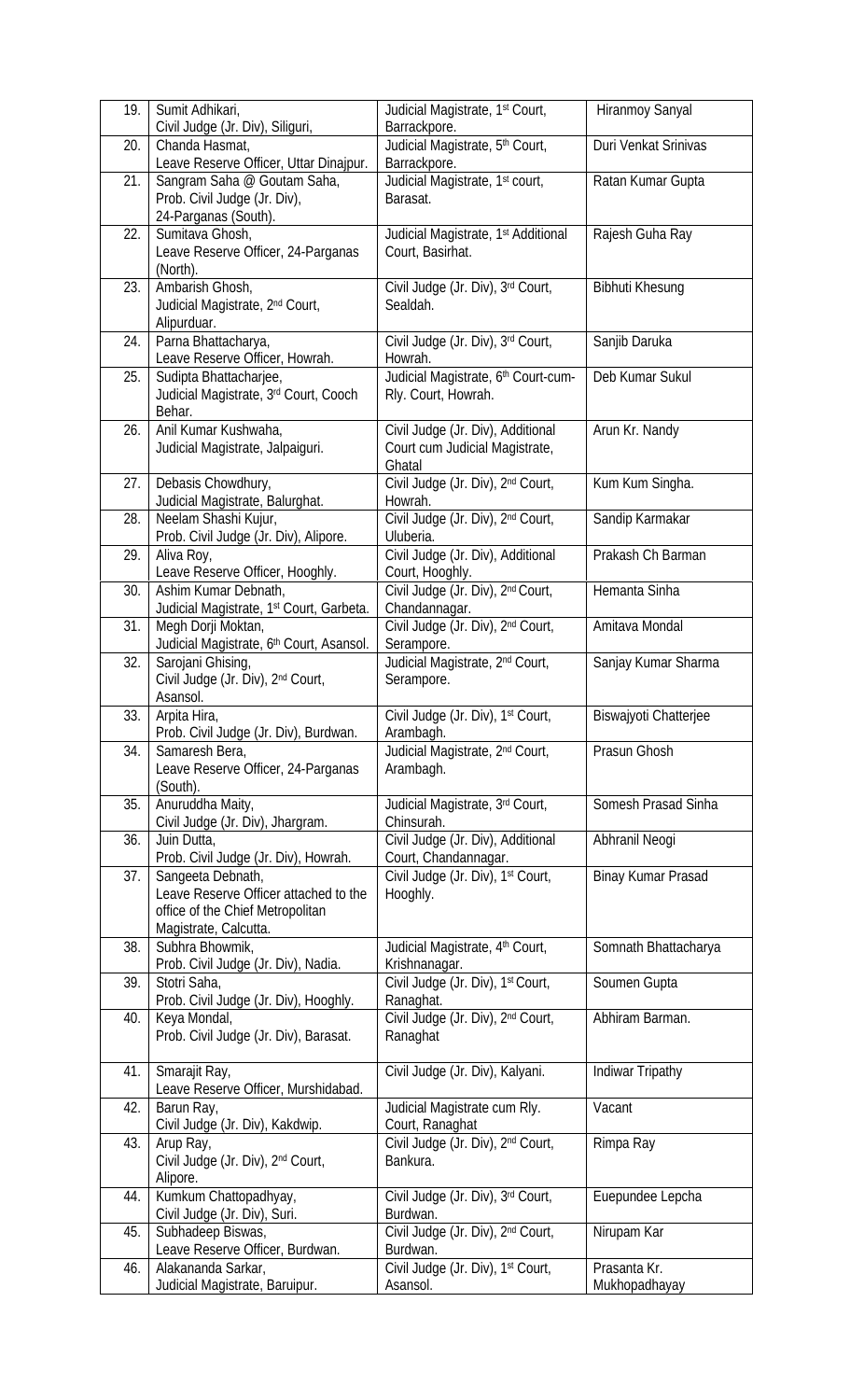| 47. | Subrata Ghosh,<br>Prob. Civil Judge (Jr. Div), Alipore.                                  | Civil Judge (Jr. Div), 2 <sup>nd</sup> Court,<br>Asansol.                           | Sarojani Ghising      |
|-----|------------------------------------------------------------------------------------------|-------------------------------------------------------------------------------------|-----------------------|
| 48. | Sanjay Naskar,                                                                           | Judicial Magistrate, 6th Court,                                                     | Megh Dorji Moktan     |
|     | Prob. Civil Judge (Jr. Div), Alipore.                                                    | Asansol.                                                                            |                       |
| 49. | Girija Nanda Jana,<br>Prob. Civil Judge (Jr. Div), Alipore.                              | Judicial Magistrate, 2 <sup>nd</sup> Court,<br>Asansol.                             | Rana Dam              |
| 50. | Rupendra Nath Bose,<br>Prob. Civil Judge (Jr. Div), Burdwan.                             | Judicial Magistrate, 3rd Court,<br>Asansol.                                         | Sadhan Mondal         |
| 51. | Gairik Ray,<br>Prob. Civil Judge (Jr. Div), Barasat.                                     | Judicial Magistrate, 4th Court,<br>Asansol.                                         | Tapas Kumar Ray       |
| 52. | Arundhuti Chakrabarty,<br>Judicial Magistrate, 2 <sup>nd</sup> Court, Cooch<br>Behar.    | Civil Judge (Jr. Div), 2nd Court,<br>Durgapur.                                      | Jay Prakash Ray       |
| 53. | Argha Banerjee,<br>Prob. Civil Judge (Jr. Div), Barasat.                                 | Judicial Magistrate, 3rd Court,<br>Durgapur.                                        | Debabrata Kundu       |
| 54. | Protyai Chowdhury,<br>Leave Reserve Officer, Birbhum.                                    | Judicial Magistrate, Kalna.                                                         | Papiya Das            |
| 55. | Md. Nurul Hoda Molla,<br>Civil Judge (Jr. Div), Additional Court,<br>Garbeta.            | Civil Judge (Jr. Div), Additional<br>Court, Suri.                                   | Kumkum Chattopadhyay  |
| 56. | Binay Kumar Nonia,<br>Prob. Civil Judge (Jr. Div), Burdwan.                              | Judicial Magistrate, 2 <sup>nd</sup> Court,<br>Rampurhat.                           | Subhendu Saha         |
| 57. | Ratan Kumar Gupta,<br>Judicial Magistrate, 1st Court, Barasat.                           | Judicial Magistrate, Dubrajpur.                                                     | Somak Das             |
| 58. | Arjun Mukherjee,<br>Judicial Magistrate, 2 <sup>nd</sup> Court,<br>Sealdah.              | Civil Judge (Jr. Div), 2nd Court,<br>Rampurhat.                                     | <b>Umesh Singh</b>    |
| 59. | Leena Sharma,<br>Leave Reserve Officer, Jalpaiguri.                                      | Judicial Magistrate, 1 <sup>st</sup> Court,<br>Jangipur.                            | Sisir Kumar Meyur     |
| 60. | Leena Lama,<br>Prob. Civil Judge (Jr. Div), Darjeeling.                                  | Civil Judge (Jr. Div), 2nd Court,<br>Berhampore.                                    | Akhilesh Kumar Pandey |
| 61. | Saibal Dutta,<br>Judicial Magistrate, Kakdwip.                                           | Civil Judge (Jr. Div), Haldia.                                                      | Abir Chattopadhyay    |
| 62. | Pabitra Sen,<br>Prob. Civil Judge (Jr. Div), Burdwan.                                    | Judicial Magistrate, Haldia.                                                        | Sangita Mukherjee     |
| 63. | Manik Lal Jana,<br>Prob. Civil Judge (Jr. Div), Paschim<br>Midnapore.                    | Judicial Magistrate, 3rd Court,<br>Tamluk.                                          | Apurba Kumar Ghosh    |
| 64. | Sanjeet Ambastha,<br>Leave Reserve Officer, Purba<br>Midanpore.                          | Civil Judge (Jr. Div), Additional<br>Court, Tamluk.                                 | Srikumar Goswami.     |
| 65. | Sourav Subba,<br>Prob. Civil Judge (Jr. Div), Darjeeling,                                | Judicial Magistrate, 4th Court,<br>Paschim Midnapore.                               | Sanjay Ranjan Paul    |
| 66. | Glady Bomjan,<br>Prob. Civil Judge (Jr. Div), Darjeeling.                                | Judicial Magistrate, 6th Court,<br>Paschim Midnapore.                               | Surojit Seal          |
| 67. | Hemanta Sinha,<br>Civil Judge (Jr. Div), 2 <sup>nd</sup> Court,<br>Chandannagar.         | Judicial Magistrate, Dantan.                                                        | Rajesh Chakrabarty    |
| 68. | Sisir Kumar Meyur,<br>Civil Judge (Jr. Div), 1st Court,<br>Jangipur.                     | Civil Judge (Jr. Div), Additional<br>Court, Garbeta.                                | Md. Nurul Huda Molla  |
| 69. | Abhranil Neogi,<br>Civil Judge (Jr. Div), Additional Court,<br>Chandannangar.            | Judicial Magistrate, 1st Court,<br>Garbeta.                                         | Ashim Kumar Debnath   |
| 70. | Sukumar Mondal,<br>Prob. Civil Judge (Jr. Div), Burdwan.                                 | Civil Judge (Jr. Div), Jhargram.                                                    | Anuruddha Maity       |
| 71. | Sunil Kumar Sharma,<br>Leave Reserve Officer, Paschim<br>Midanapore.                     | Civil Judge (Jr. Divn.) cum Judicial<br>Magistrate, 2 <sup>nd</sup> Court, Garbeta. | Vacant                |
| 72. | Somak Das,<br>Judicial Magistrate, Dubrajpur.                                            | Civil Judge (Jr. Div), Ghatal.                                                      | Mir Rashid Ali        |
| 73. | Rajesh Guha Ray,<br>Judicial Magistrate, 1 <sup>st</sup> Additional<br>Court, Bashirhat. | Civil Judge (Jr. Div), Siliguri.                                                    | Sumit Adhikari        |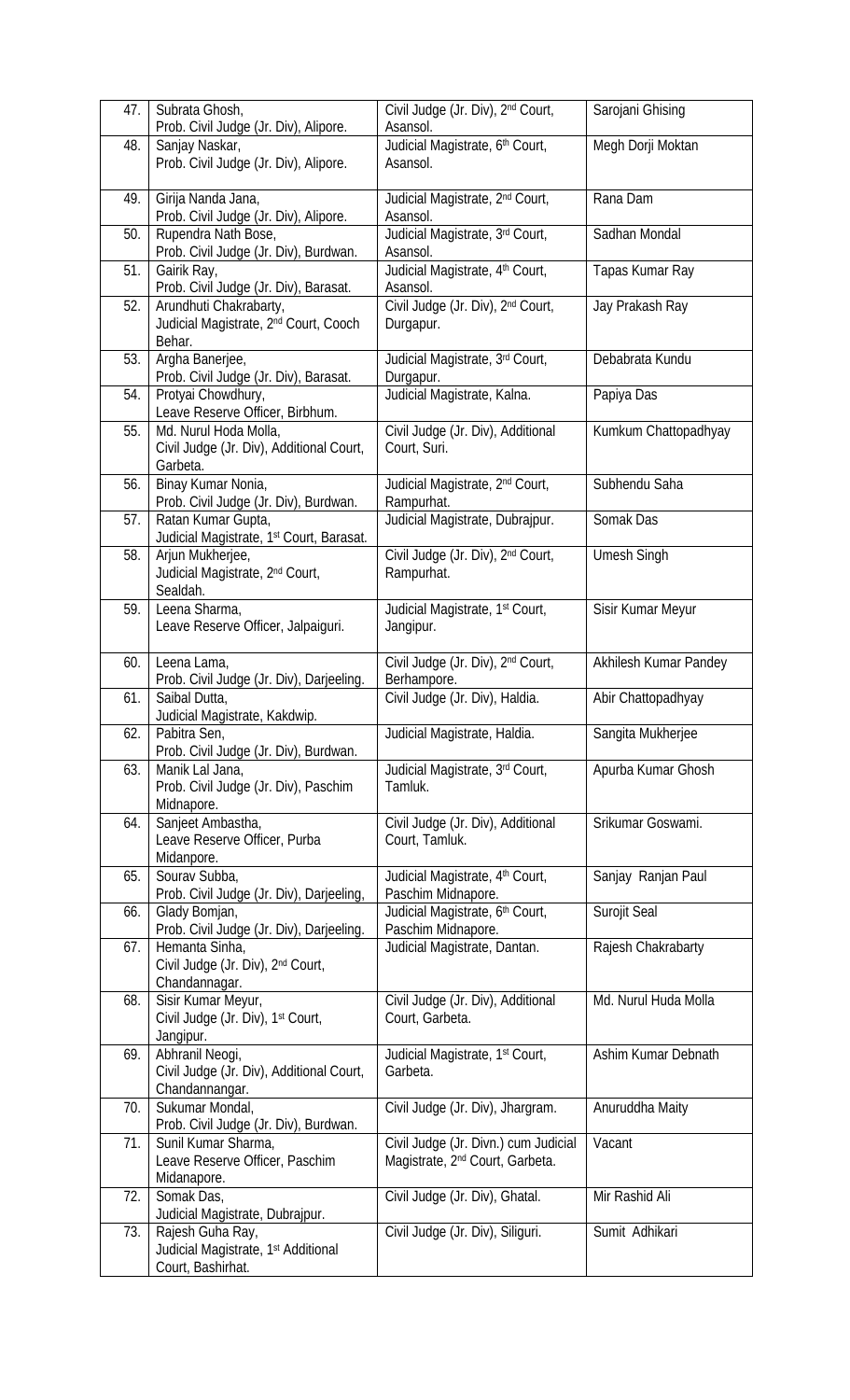| 74. | Sangita Mukherjee,<br>Judicial Magistrate, Haldia.                                | Judicial Magistrate, 2 <sup>nd</sup> Court,<br>Siliguri.                                            | Kamal Sarkar              |
|-----|-----------------------------------------------------------------------------------|-----------------------------------------------------------------------------------------------------|---------------------------|
| 75. | Prasun Ghosh,<br>Judicial Magistrate, 2 <sup>nd</sup> Court,<br>Arambagh.         | Civil Judge (Jr. Div)-cum-Judicial<br>Magistrate, Kalimpong.                                        | <b>Biswanath Pramanik</b> |
| 76. | Sanjay Ranjan Pal,<br>Judicial Magistrate, 4th Court,<br>Passchim Midanapore.     | Judicial Magistrate, Khatra                                                                         | Salim Ahmed Ansari        |
| 77. | Rajesh Tamang,<br>Civil Judge (Jr. Div), 6th Court, Alipore.                      | Judicial Magistrate, 1 <sup>st</sup> Court,<br>Jalpaiguri.                                          | Anil Kumar Kushwaha       |
| 78. | Prasanta Mukhopadhaya,<br>Civil Judge (Jr. Div), 1st Court,<br>Asansol.           | Civil Judge (Jr. Div), Alipurduar.                                                                  | Nita Sarkar               |
| 79. | Biswajyoti Chattarjee,<br>Civil Judge (Jr. Div), 1st Court,<br>Arambagh.          | Judicial Magistrate, 2 <sup>nd</sup> Court,<br>Alipurduar.                                          | Ambarish Ghosh            |
| 80. | Rinjee Doma Lama,<br>Prob. Civil Judge (Jr. Div), Alipore.                        | Leave Reserve Officer in the<br>cadre of Civil Judge (Jr. Divn.) for<br>the District of Jalpaiguri. | Leena Sharma              |
| 81. | Nirupam Kar,<br>Civil Judge (Jr. Div), 2nd Court,<br>Burdwan.                     | Judicial Magistrate, 2 <sup>nd</sup> Court,<br>Cooch Behar.                                         | Arundhuti Chakrabarty     |
| 82. | Abhiram Barman,<br>Civil Judge (Jr. Div), 2 <sup>nd</sup> Court,<br>Ranaghat.     | Judicial Magistrate, 3rd Court,<br>Cooch Behar.                                                     | Sudipta Bhtttacharya.     |
| 83. | Prakash Barman,<br>Civil Judge (Jr. Div), Additional Court,<br>Hooghly.           | Civil Judge (Jr. Div)-cum-Judicial<br>Magistrate, Mathabhanga.                                      | Bibekananda Sur           |
| 84. | Hiranmoy Sanyal,<br>Judicial Magistrate, 1st Court,<br>Barrackpore.               | Civil Judge (Jr. Div)-cum-Judicial<br>Magistrate, Toofanganj.                                       | Sudip Bhattacharya        |
| 85. | Arijit Mukhopadhyay,<br>Judicial Magistrate, 1 <sup>st</sup> Court, Alipore.      | Civil Judge (Jr. Div)-cum-Judicial<br>Magistrate, Dinhata.                                          | Mukulika Sinha            |
| 86. | Tarun Kumar Mondal,<br>Civil Judge (Jr. Div), 3rd Court,<br>Diamond Harbour.      | Judicial Magistrate,<br>Raghunathpur.                                                               | Suresh Singh              |
| 87. | Sourav Bhattacharya,<br>Judicial Magistrate, 4th Court-cum-Rly<br>Court, Sealdah. | Judicial Magistrate, Islampur.                                                                      | Nilanjana De              |
| 88. | Sadhan Mondal,<br>Judicial Magistrate, 3rd Court, Asansol.                        | Civil Judge (Jr. Div), Islampur.                                                                    | Santanu Mukhopadhyay      |
| 89. | Abir Chattopadhyay,<br>Civil Judge (Jr. Div), Haldia.                             | Civil Judge (Jr. Div), Balurghat.                                                                   | Kazi Abul Hasem           |
| 90. | Rishi Kushary,<br>Leave Reserve Officer, Dakshin<br>Dinajpur.                     | Judicial Magistrate, Balurghat.                                                                     | Debasis Chowdhury         |
| 91. | Duri Venkat Srinivas,<br>Judicial Magistrate, 5th Court,<br>Barrackpore.          | Civil Judge (Jr. Div)-cum-Judicial<br>Magistrate, Mayabandar, A & N<br>Islands.                     | Asit Kumar Dey-II         |
| 92. | Sanjay Kumar Sharma,<br>Judicial Magistrate, 2 <sup>nd</sup> Court,<br>Serampur.  | Civil Judge (Jr. Div)-cum- Judicial<br>Magistrate, Campbell Bay, A & N<br>Islands.                  | Sanjib Dutta              |
| 93. | Pijush Ghosh,<br>Judicial Magistrate, 9 <sup>th</sup> Court, Alipore.             | Judicial Magistrate, 2 <sup>nd</sup> Court, Port<br>Blair, A & N Islands.                           | Chinmay Chattopahdyay-II  |
| 94. | Haradhan Mukhopahdyay,<br>Civil Judge (Jr. Div), 1st Court, Alipore.              | Judicial Magistrate, 1 <sup>st</sup> Court, Port<br>Blair, A & N Islands.                           | Ataur Rahman.             |